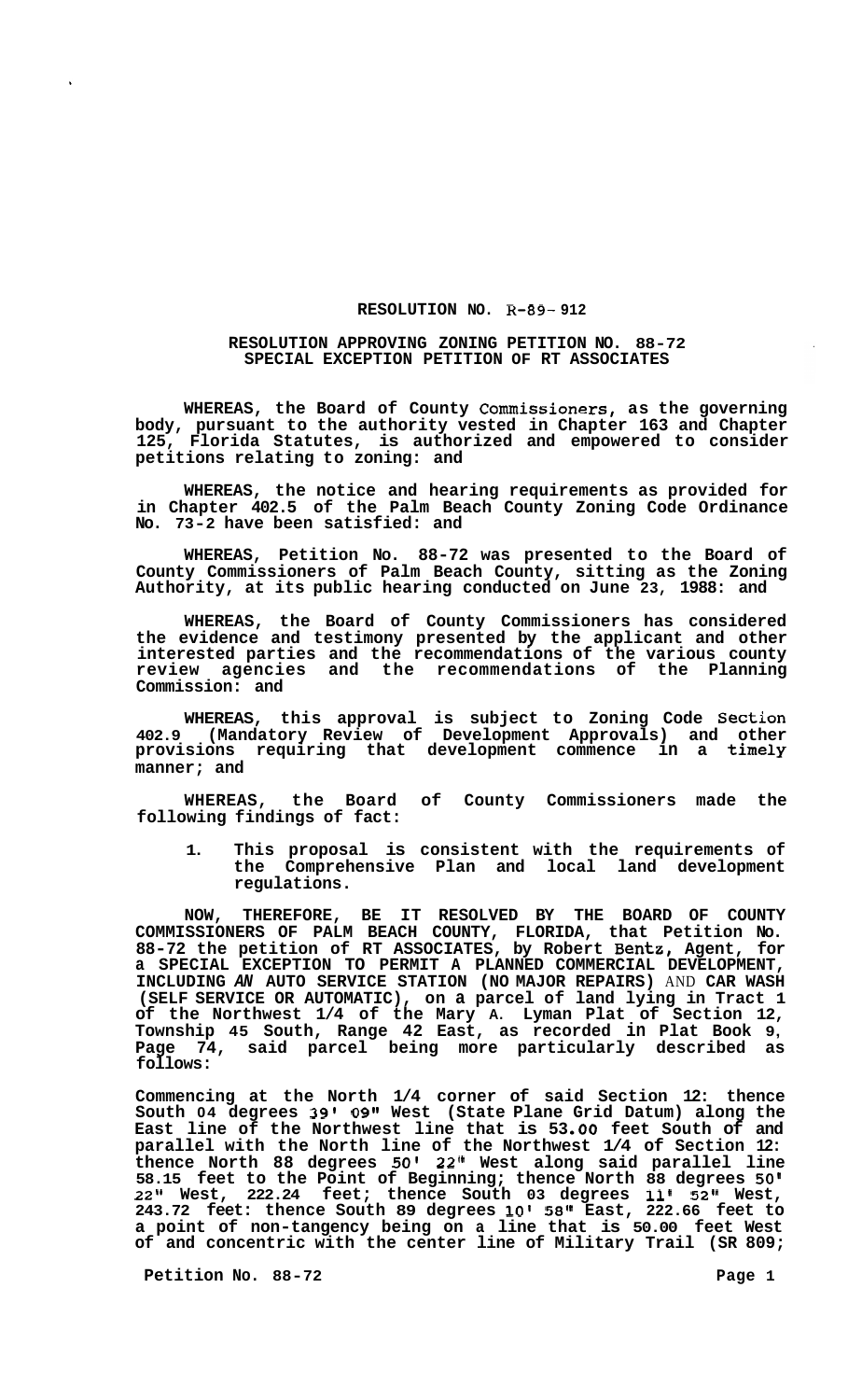thence Northerly along said concentric line being an arc of a<br>curve concave to the West having a radius of 11,409.16 feet; a<br>central angle of 01 degrees  $13'$  02", a chord distance of 242.38<br>feet bearing North 03 degrees 242.38 feet to the Point of Beginning, located on the southwest<br>corner of the intersection of Hypoluxo Road and Military Trail<br>(S.R. 809), in a CG-General Commercial Zoning District, was approved as advertised, subject to the following conditions:

- **1. Prior to certification, the site plan shall be amended to reflect the following:** 
	- **a. The required setback for the gasoline pump island and canopy;**
	- **b. The required number of parking spaces:**
	- **c. The required stacking lanes for each gasoline pump island:**
	- **d. The relocation of the handicap space adjacent to the convenience store;**
	- **e. The dumpster shall be relocated to south of the convenience store adjacent to the air/vacuum area.**
	- **f. Provide a twenty-five (25) foot landscape strip along Hypoluxo Road and Military Trail by relocating the required ten (10) percent interior landscape to the north and eastern perimeter landscape strips.**
- **2. The proposed convenience store shall be re-oriented in a north-south direction in order to meet the required front setback and provide adequate stacking lanes.**
- **3. The petitioner shall relocate and preserve the cabbage palms located on site and within the ultimate right- of-way to the perimeter landscape strips.**
- **4. Lighting used to illuminate the site shall be low intensity, shielded and directed away from streets and neighboring properties.**
- *5.*  **Sewer service is available to the property. Therefore, no septic tank shall be permitted on the site.**
- **6. Water service is available to the property. Therefore, no well shall be permitted on the site to provide potable water.**
- *7.*  **The developer shall provide discharge 'control and treatment for the stormwater runoff in accordance with all applicable agency requirements in effect at the time of the permit application. However, at a minimum, this development shall retain onsite the stormwater runoff generated by a three (3) year-one (1) hour storm with a total rainfall of 3 inches as required by the**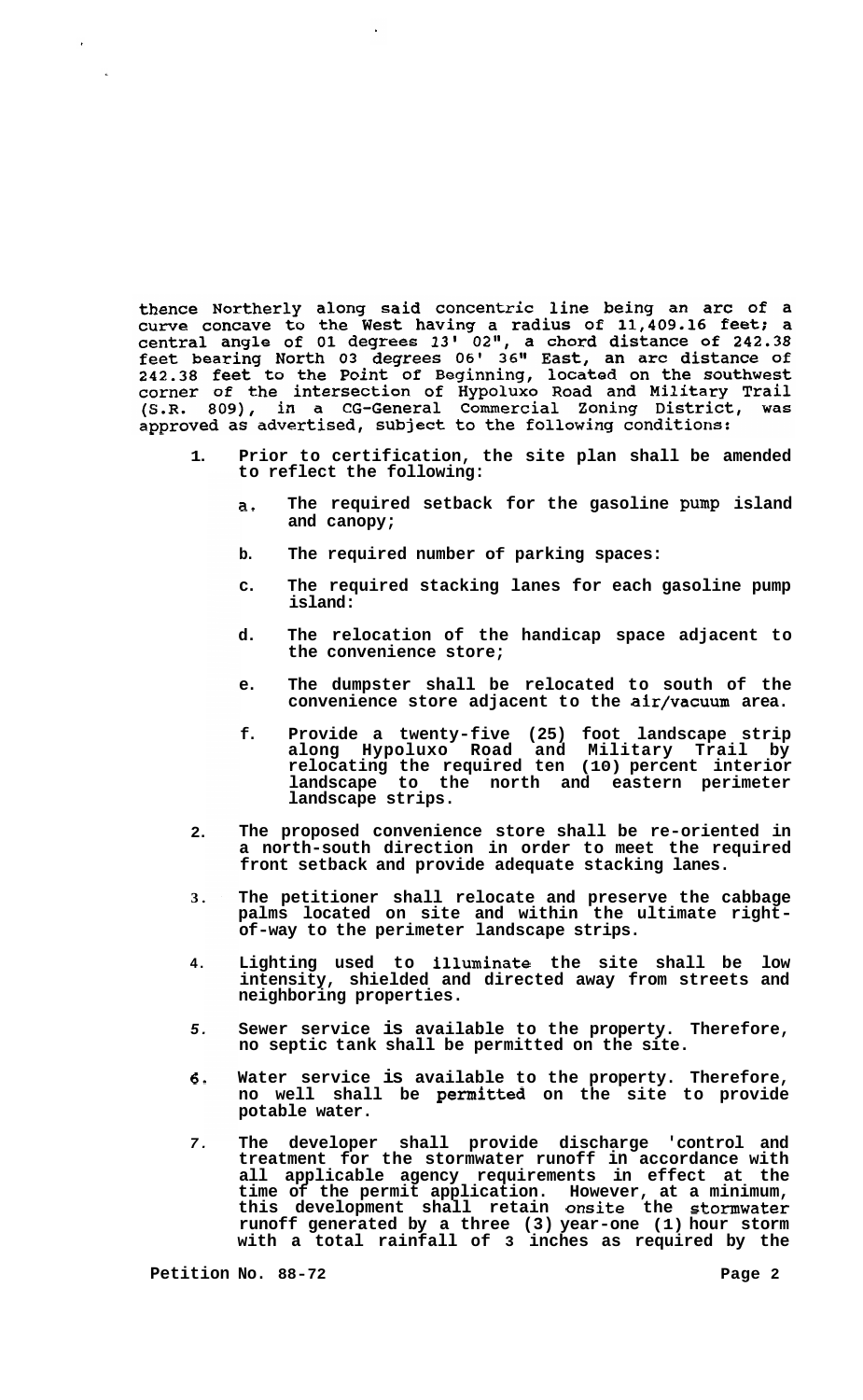Permit Section, Land Development Division. The drainage system shall be maintained in an acceptable condition as approved by the County Engineer. In the event that the drainage system is not adequately maintained as determined by the County Engineer, this matter will be referred to the Code Enforcement Board for enforcement.

- a. The developer shall design the drainage system such that storm water runoff from the parking areas and paved surfaced area shall be separate from those areas which may contain hazardous or undesirable waste from the proposed site.
- **9.**  Prior to July *25,* **1988,** or prior to site plan approval, whichever shall first occur, the property owner shall convey to Palm Beach County by road right-of-way warranty deed for Military Trail, *67* feet from centerline free of all encumbrances and encroachments. Petitioner shall provide Palm Beach County with sufficient documentation acceptable to the Right of Way Acquisition Section to ensure that the property is free of **all** encumbrances and encroachments. Right-of-way conveyances shall also include "Safe Sight Corners" where appropriate at intersections as determined by the County Engineer.
- **10.**  The property owner shall pay a Fair Share Fee in the amount and manner required by the "Fair Share Contribution for Road Improvements Ordinance" as it presently exists or as it may from time to time be amended. The Fair Share Fee for this project presently is **\$32,041.00 (1,196** trips **X \$26.79** per trip).
- **11.**  In addition the petitioner shall contribute the amount **of \$4,803.00** as established in Article **V** Section **3**  (Insignificant Project Standard) of the Traffic Performance Standards code. These total funds of **\$36,844.00** shall be paid prior to the issuance of the first Building Permit.
- **12.**  The petitioner shall convey to the Lake Worth Drainage District the North **17-20' of** the subject property as **shown** on the survey submitted for the required rightof-way **for** Lateral Canal **No. 18,** by Quit Claim Deed or an Easement Deed in the form provided by said District within ninety **(90)** days of the approval of the Resolution approving this project.
- **13.**  Property owner shall be permitted only one entrance/exit onto Hypoluxo Road **a** minimum **of 230** feet west of the center line of Military Trail and only one entrance/exit onto Military Trail a minimum of **240** feet south of the center line **of** Hypoluxo Road subject to approval by the County Engineer.

**14. In** order to comply with the mandatory traffic

Petition **No.** 88-72 **Page 3**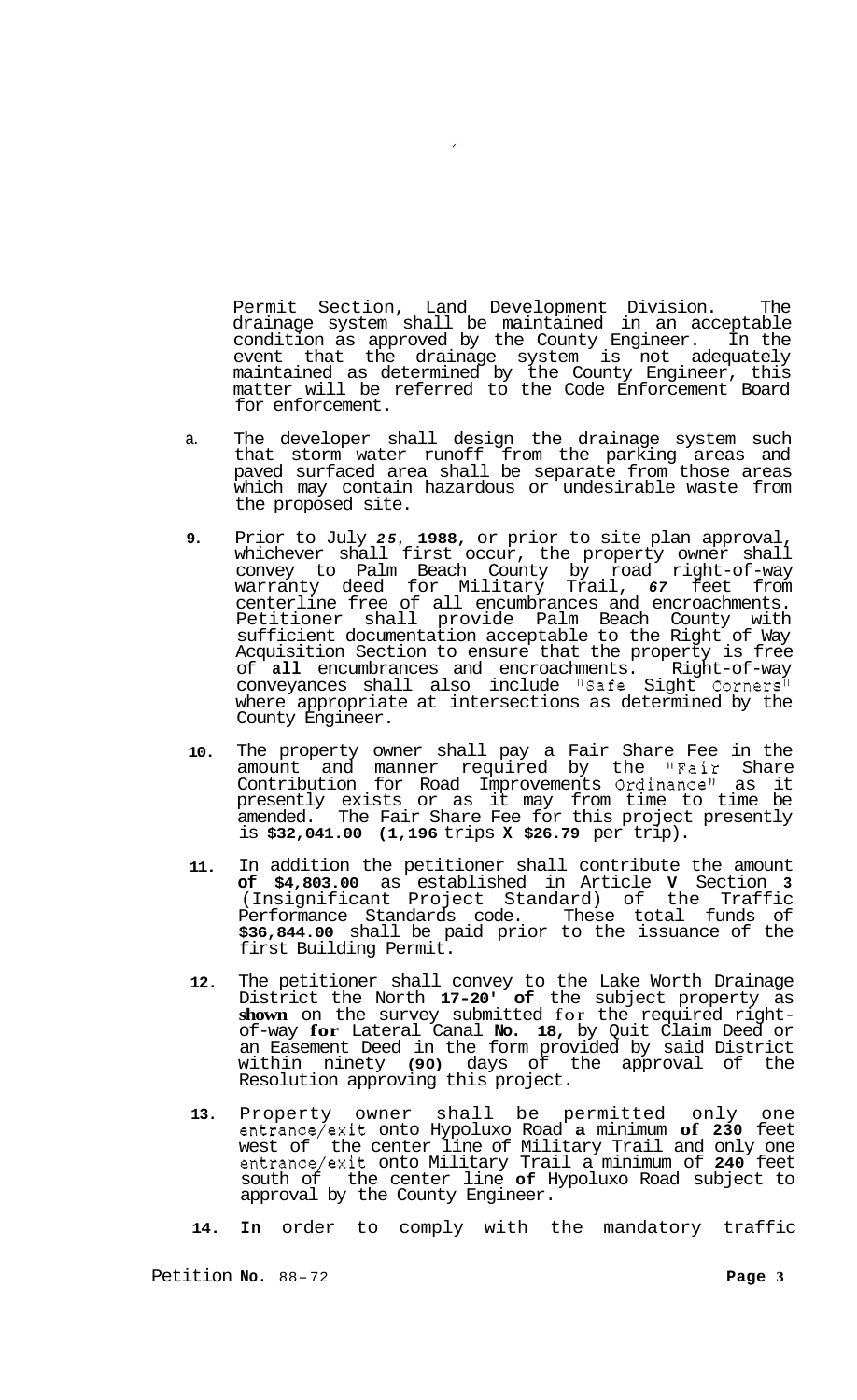performance standards the property owner shall be restricted to the following phasing schedule:

- a) The proposed project shall consist of two phases; the first phase is the proposed service station and convenience site; the second phase is the proposed car wash.
- b) Phase **I** may begin construction once construction has begun on Military Trail as a **4** lane median divided section from Hypoluxo Road south to Miner road.
- c) Phase **I1** may begin construction once construction has begun on Military Trail as a **4** lane median divided section from Hypoluxo Road north to Lantana Road.
- **15. No** off-premise signs shall be permitted on the site.
- **16.** The property owner shall agree to enter into an executed agreement prior to Site Plan approval relative to the joining in of any plat and future cross access agreements with the remaining eight *(8)* acres.
- **17.** The location of the air/vacuum shall be relocated to the south of the proposed convenience store. This will reduce possible vehicular circulation problems.
- **18.** The car wash shall be relocated twenty **(20)** feel: to the west.
- 19. Failure to comply with the conditions herein may result in the denial or revocation of a building pernit; the issuance of a stop work order; the denial of **a**  Certificate of Occupancy on any building or structure; or the denial or revocation **of** any permit or spproval for any developer-owner, commercial-owner, lessee, or user **of** the subject property. Appeals from such action may be taken to the Palm Beach County Board of Adjustment or as otherwise provided in the Palm Beach County Zoning Code.